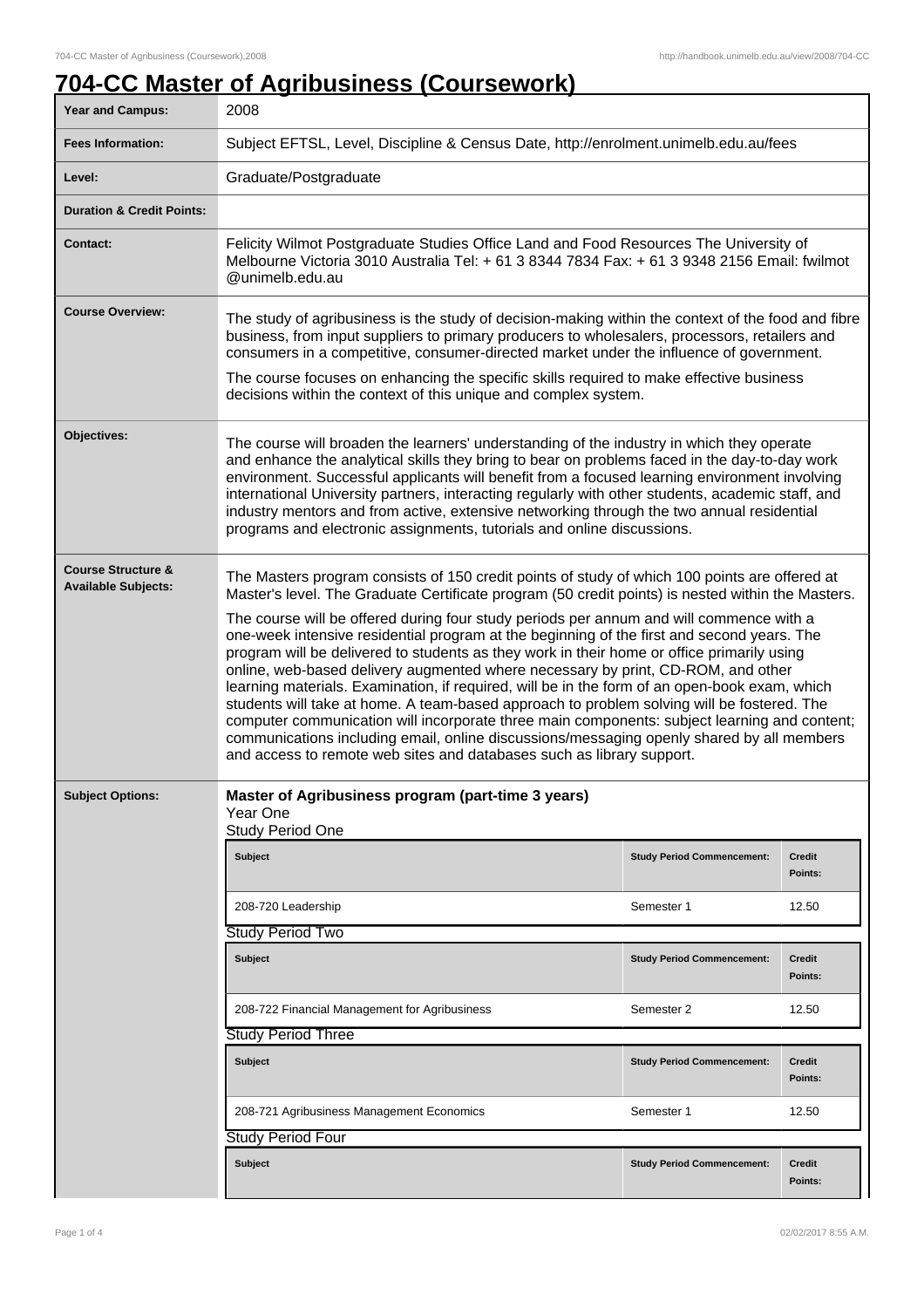| 208-724 Managing Markets                                                                                                                                                                                                                        | Semester 2                        | 12.50                    |
|-------------------------------------------------------------------------------------------------------------------------------------------------------------------------------------------------------------------------------------------------|-----------------------------------|--------------------------|
| Year Two<br>Study Period One                                                                                                                                                                                                                    |                                   |                          |
| <b>Subject</b>                                                                                                                                                                                                                                  | <b>Study Period Commencement:</b> | Credit<br>Points:        |
| 208-725 Business Strategy                                                                                                                                                                                                                       | Semester 1                        | 12.50                    |
| Study Period Two                                                                                                                                                                                                                                |                                   |                          |
| <b>Subject</b>                                                                                                                                                                                                                                  | <b>Study Period Commencement:</b> | Credit<br>Points:        |
| 208-723 Human Resource Management                                                                                                                                                                                                               | Semester 1                        | 12.50                    |
| <b>Study Period Three</b>                                                                                                                                                                                                                       |                                   |                          |
| <b>Subject</b>                                                                                                                                                                                                                                  | <b>Study Period Commencement:</b> | <b>Credit</b><br>Points: |
| 208-730 Project Management                                                                                                                                                                                                                      | Semester 2                        | 12.50                    |
| Study Period Four                                                                                                                                                                                                                               |                                   |                          |
| <b>Subject</b>                                                                                                                                                                                                                                  | <b>Study Period Commencement:</b> | <b>Credit</b><br>Points: |
| 208-729 Operations and Decision Making                                                                                                                                                                                                          | Semester 2                        | 12.50                    |
| Year Three<br><b>Study Period One</b>                                                                                                                                                                                                           |                                   |                          |
| <b>Subject</b>                                                                                                                                                                                                                                  | <b>Study Period Commencement:</b> | <b>Credit</b><br>Points: |
| 208-727 Information Management                                                                                                                                                                                                                  | Not offered 2008                  | 12.50                    |
| Study Period Two                                                                                                                                                                                                                                |                                   |                          |
| <b>Subject</b>                                                                                                                                                                                                                                  | <b>Study Period Commencement:</b> | Credit<br>Points:        |
| 208-728 Managing Risk                                                                                                                                                                                                                           | Semester 1                        | 12.50                    |
| <b>Study Period Three</b>                                                                                                                                                                                                                       |                                   |                          |
| <b>Subject</b>                                                                                                                                                                                                                                  | <b>Study Period Commencement:</b> | <b>Credit</b><br>Points: |
| 208-731 Agribusiness Project                                                                                                                                                                                                                    | Semester 1, Semester 2            | 25                       |
| <b>Study Period Four</b><br>Project (25 pts)<br>* Residential<br>Subjects offered at Graduate Certificate level are 208 720, 208 722, 208 721, 208 724.<br>Master of Agribusiness program (full-time 1.5 years)<br>Year One<br>Study Period One |                                   |                          |
| <b>Subject</b>                                                                                                                                                                                                                                  | <b>Study Period Commencement:</b> | <b>Credit</b><br>Points: |
| 208-720 Leadership                                                                                                                                                                                                                              | Semester 1                        | 12.50                    |
| 208-727 Information Management                                                                                                                                                                                                                  | Not offered 2008                  | 12.50                    |
| <b>Study Period Two</b>                                                                                                                                                                                                                         |                                   |                          |
| <b>Subject</b>                                                                                                                                                                                                                                  | <b>Study Period Commencement:</b> | <b>Credit</b><br>Points: |
| 208-722 Financial Management for Agribusiness                                                                                                                                                                                                   | Semester 2                        | 12.50                    |
|                                                                                                                                                                                                                                                 |                                   |                          |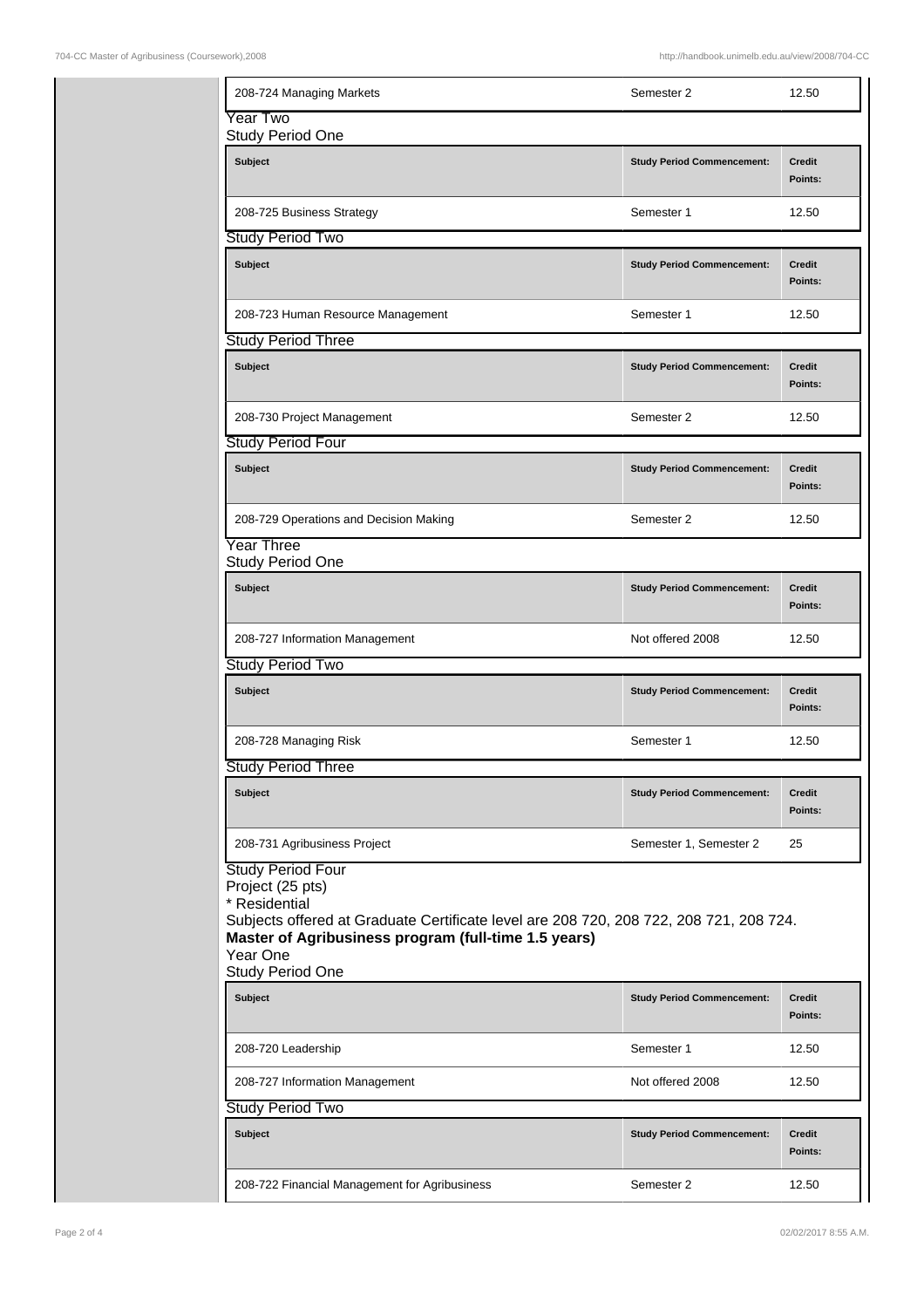|                                                   | 208-723 Human Resource Management                                                                                                                                                                                                                                                                                                                                                                                                                                                                                                                                                                                                                                        | Semester 1                        | 12.50                    |
|---------------------------------------------------|--------------------------------------------------------------------------------------------------------------------------------------------------------------------------------------------------------------------------------------------------------------------------------------------------------------------------------------------------------------------------------------------------------------------------------------------------------------------------------------------------------------------------------------------------------------------------------------------------------------------------------------------------------------------------|-----------------------------------|--------------------------|
|                                                   | <b>Study Period Three</b>                                                                                                                                                                                                                                                                                                                                                                                                                                                                                                                                                                                                                                                |                                   |                          |
|                                                   | Subject                                                                                                                                                                                                                                                                                                                                                                                                                                                                                                                                                                                                                                                                  | <b>Study Period Commencement:</b> | <b>Credit</b><br>Points: |
|                                                   | 208-721 Agribusiness Management Economics                                                                                                                                                                                                                                                                                                                                                                                                                                                                                                                                                                                                                                | Semester 1                        | 12.50                    |
|                                                   | 208-730 Project Management                                                                                                                                                                                                                                                                                                                                                                                                                                                                                                                                                                                                                                               | Semester 2                        | 12.50                    |
|                                                   | Study Period Four                                                                                                                                                                                                                                                                                                                                                                                                                                                                                                                                                                                                                                                        |                                   |                          |
|                                                   | <b>Subject</b>                                                                                                                                                                                                                                                                                                                                                                                                                                                                                                                                                                                                                                                           | <b>Study Period Commencement:</b> | <b>Credit</b><br>Points: |
|                                                   | 208-724 Managing Markets                                                                                                                                                                                                                                                                                                                                                                                                                                                                                                                                                                                                                                                 | Semester 2                        | 12.50                    |
|                                                   | 208-729 Operations and Decision Making                                                                                                                                                                                                                                                                                                                                                                                                                                                                                                                                                                                                                                   | Semester 2                        | 12.50                    |
|                                                   | Year Two<br><b>Study Period One</b>                                                                                                                                                                                                                                                                                                                                                                                                                                                                                                                                                                                                                                      |                                   |                          |
|                                                   | <b>Subject</b>                                                                                                                                                                                                                                                                                                                                                                                                                                                                                                                                                                                                                                                           | <b>Study Period Commencement:</b> | Credit<br>Points:        |
|                                                   | 208-725 Business Strategy                                                                                                                                                                                                                                                                                                                                                                                                                                                                                                                                                                                                                                                | Semester 1                        | 12.50                    |
|                                                   | 208-731 Agribusiness Project                                                                                                                                                                                                                                                                                                                                                                                                                                                                                                                                                                                                                                             | Semester 1, Semester 2            | 25                       |
|                                                   | <b>Study Period Two</b>                                                                                                                                                                                                                                                                                                                                                                                                                                                                                                                                                                                                                                                  |                                   |                          |
|                                                   | <b>Subject</b>                                                                                                                                                                                                                                                                                                                                                                                                                                                                                                                                                                                                                                                           | <b>Study Period Commencement:</b> | <b>Credit</b><br>Points: |
|                                                   | 208-728 Managing Risk                                                                                                                                                                                                                                                                                                                                                                                                                                                                                                                                                                                                                                                    | Semester 1                        | 12.50                    |
|                                                   | <b>Study calendar 2005</b> (Subject to change)<br>Study Period One 1st Feb - 25th March (8 weeks)<br>Residential - Week starting 14th February<br>Break - 2 weeks<br>Study Period Two 11th April - 3rd June (8 weeks)<br>Break - 4 weeks<br><b>Study Period Three 4th July - 26th Aug (8 weeks)</b><br>Break - 4 weeks<br>Study Period Four 26th Sep - 18th Nov (8 weeks)                                                                                                                                                                                                                                                                                                |                                   |                          |
| <b>Entry Requirements:</b>                        | i. The Selection Committee will evaluate the applicant's ability to pursue successfully the course<br>using the following criteria:<br>$*$ Undergraduate degree with Honours or equivalent qualification, and at least two years<br>documented, relevant professional or management experience<br>ii The Selection Committee may conduct interviews and tests and call for referee reports and<br>employer references to elucidate any of the matters referred to above.<br>The Graduate Certificate in Agribusiness can articulate into the Master of Agribusiness.                                                                                                     |                                   |                          |
| <b>Core Participation</b><br><b>Requirements:</b> | It is the University policy to take all steps to minimise the impact of disability upon academic<br>study, and reasonable adjustments will be made to enhance a students participation in the<br>university's programs. This course requires all students to enrol in subjects where they must<br>actively and safetly contribute to laboratory activities and field trips. Students who feel their<br>disability will impact on meeting this requirement are encouraged to discuss this matter with the<br>Subject Coordinator and Disability Liason Unit.                                                                                                              |                                   |                          |
| <b>Graduate Attributes:</b>                       | The Melbourne Experience enables our Graduates to become: Academically excellentOur<br>Graduates will be expected to: Have strong sense of intellectual integrity and the ethics of<br>scholarshipHave in-depth knowledge of their specialist discipline(s)Reach a high level of<br>achievement in writing, generic research activities, problem-solving and communication Be<br>critical and creative thinkers, with an aptitude for continued self directed learning Be adept at<br>learning in a range of ways, including through information and communication technologies<br>Knowledgeable across disciplinesOur graduates will be expected to:Examine critically, |                                   |                          |